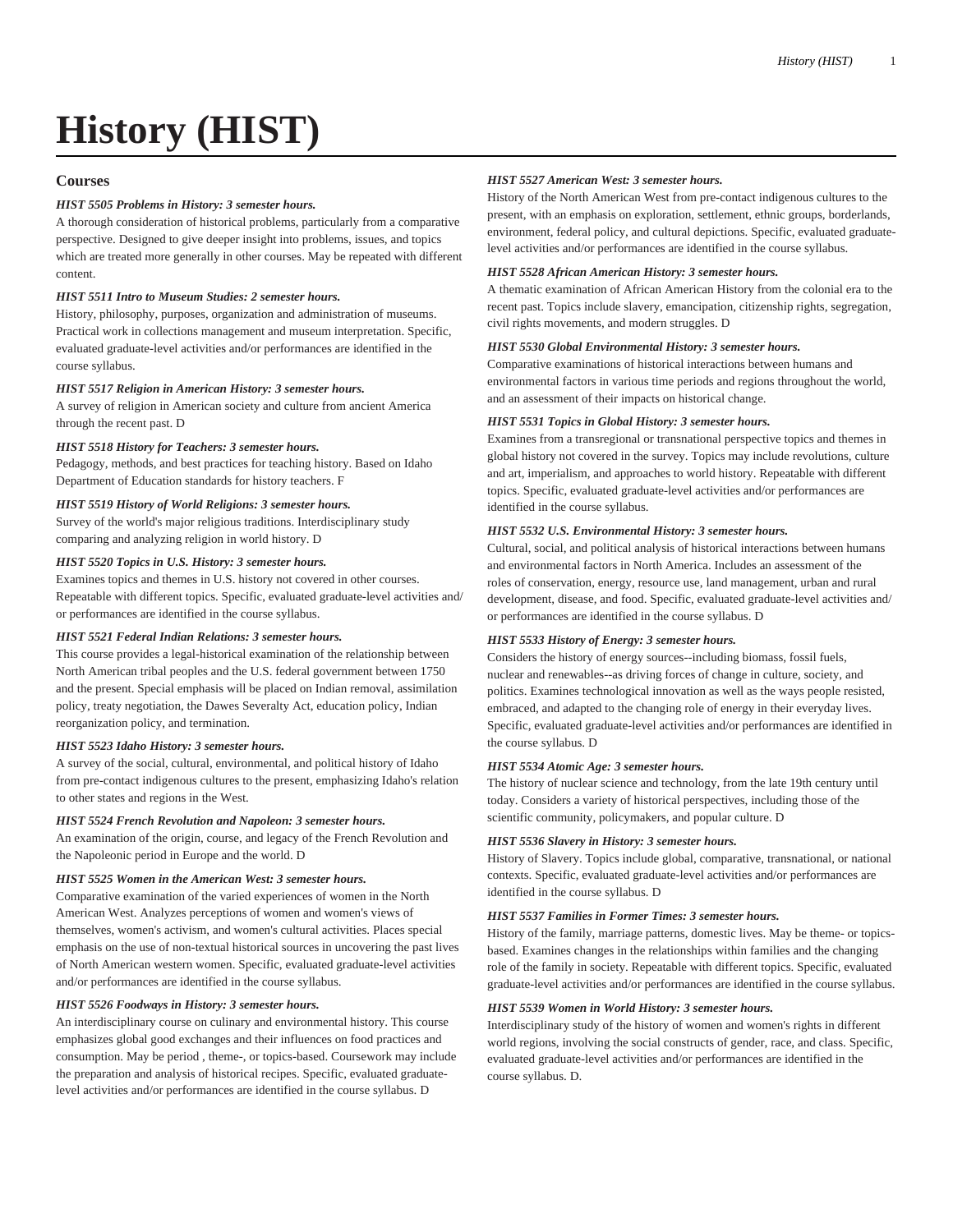## *HIST 5540 History of Revolutions: 3 semester hours.*

Explores revolutions in historical contexts. Themes may include liberal democratic, constitutional, communist, and anti-colonial revolutions. Historical period and global region may vary. Specific, evaluated graduate-level activities and/or performances are identified in the course syllabus. D

## *HIST 5542 Witchcraft and Magic: 3 semester hours.*

Examines witchcraft and magic in their historical contexts. Topics may include religion, belief, gender, and sexuality. Historical period and region of study may vary. D

#### *HIST 5543 Topics in European History: 3 semester hours.*

An examination of periods or topics in European social, cultural, and economic history and their transnational or global impacts. Repeatable with different topics. Specific, evaluated graduate-level activities and/or performances are identified in the course syllabus.

## *HIST 5545 Modern Irish History: 3 semester hours.*

Major events in modern Irish history, from the eighteenth to the twenty-first century, focusing on Ireland's political, economic, and cultural development. Explores Ireland's relationship with Great Britain and Europe, themes of nationalism and Unionism, rebellions, the Northern Ireland Troubles, and the global Irish diaspora. Specific, evaluated graduate-level activities and/or performances are identified in the course syllabus. D

## *HIST 5546 Topics in Ancient History and Culture: 3 semester hours.*

Examines themes or topics in Ancient History not covered in other courses. Repeatable with different topics. Specific, evaluated graduate-level activities and/ or performances are identified in the course syllabus.

## *HIST 5548 Topics in Medieval History and Culture: 3 semester hours.*

Examines themes or topics in Medieval history and culture in greater depth than or not covered in other courses. Repeatable with different topics. Specific, evaluated graduate-level activities and/or performances are identified in the course syllabus.

#### *HIST 5551 Topics in Latin American History and Culture: 3 semester hours.*

Examines topics and themes in Latin American history and culture, not covered in the survey. Topics may include Latin American environmental history, indigenous movements, revolutions, culture and art, and cultural movements in Latin America. Repeatable with different topics. Specific, evaluated graduatelevel activities and/or performances are identified in the course syllabus.

## *HIST 5552 Topics in Asian History and Culture: 3 semester hours.*

Examines topics and themes in Asian history and culture not covered in other classes. Repeatable with different topics. Specific, evaluated graduate-level activities and/or performances are identified in the course syllabus.

#### *HIST 5554 Topics in Middle East History and Culture: 3 semester hours.*

Examines topics and themes in Middle East history and culture not covered in other classes. Topics may include Iraq and Iran, intellectual history of Islam, early modern empires. Repeatable with different topics. Specific, evaluated graduate-level activities and/or performances are identified in the course syllabus.

## *HIST 5555 Topics in African History and Culture: 3 semester hours.*

Examines topics and themes in African history and culture not covered in other classes. Topics might include wars and revolutions, African intellectuals, or colonialism. Repeatable with different topics. Specific, evaluated graduate-level activities and/or performances are identified in the course syllabus.

## *HIST 5561 Independent Study:US: 1-3 semester hours.*

Selected readings in areas and periods not covered by the regular curriculum offerings. 1-3 credits. May be repeated. PREREQ: Previous upper-division course work in the subject area, with a minimum grade of A- and GPA of 3.5 in all History courses. Permission of instructor and approval by the department chair.

#### *HIST 5562 Independent Study:Europe: 1-3 semester hours.*

Selected readings in areas and periods not covered by the regular curriculum offerings. 1-3 credits. May be repeated. PREREQ: Previous upper-division course work in the subject area with a minimum grade of A- and GPA of 3.5 in all History courses. Permission of instructor and approval of department chair.

# *HIST 5563 Independent Study:World Regions: 1-3 semester hours.*

Selected readings in areas and periods not covered by the regular curriculum offerings. 1-3 credits. May be repeated. PREREQ: Previous upper-division course work in the subject area with a minimum grade of A- and GPA of 3.5 in all History courses. Permission of instructor and approval by the department chair.

## *HIST 5566 World War I: 3 semester hours.*

This course explores the First World War thematically and examines social, cultural, economic, and political issues transnationally. It considers the pre- and post- war periods, the war's colonial impact, remembrance and commemoration, and the conflict's enduring historical lessons. D

## *HIST 5567 Cold War Culture in the U.S.: 3 semester hours.*

Examines how the international Cold War intersected with American everyday life between 1945 and 1965. Thematic units cover anticommunism, nuclear fear, civil rights, gender and sexuality, religion, and domestic life. D

## *HIST 5571 Historical Geography of Idaho: 3 semester hours.*

Influences of geography and geology on Idaho's economic, political and cultural history. May be team taught, and includes field trips, discussion sections. Equivalent to [GEOL 5571](/search/?P=GEOL%205571) and [POLS 5571.](/search/?P=POLS%205571)

## *HIST 5574 Islam in the Modern World: 3 semester hours.*

This course covers Islamic trends and movements in a global setting from the eighteenth century to the present. Islam will be considered in a wide range of national and transnational contexts with special attention on the interaction between Islam, society, and politics. Repeatable with different topics. Specific, evaluated graduate-level activities and/or performances are identified in the course syllabus.

## *HIST 5576 Modern Middle East: 3 semester hours.*

History of the modern Middle East, emphasizing political, social, and economic trends in the region. Topics may include imperialism, nationalism, transnationalism, constitutionalism, secularism, and state building. D

### *HIST 5578 History of Empires: 3 semester hours.*

Thematic study of one or more empire in world history. May include a study of empires and imperialism in the modern and/or pre-modern period, such as the Roman, Ottoman or British empires. Specific, evaluated graduate-level activities and/or performances are identified in the course syllabus. D

#### *HIST 5579 History of Disease, Medicine, and Society: 3 semester hours.*

Topics or theme-based course in the history of medicine, disease, and public health, and the associated perceptions, treatments, policies, and effects on society both within the medical community and by the public at large in Europe and the Americas since the 16th century. Specific, evaluated graduate-level activities and/ or performances are identified in the course syllabus.

#### *HIST 5586 History Field Seminar: 3-9 semester hours.*

Combines historical study with experiential learning involving intensive onlocation study or multiple site or archive visits. Repeatable with different topics. Specific, evaluated graduate-level activities and/or performances are identified in the course syllabus. PREREQ: Permission of instructor.

## *HIST 5591 Seminar: 3 semester hours.*

Reading, discussion, and preparation for research papers on selected topics.

## *HIST 5599 Experimental Course: 1-6 semester hours.*

This course is not described in the catalog. The course title and number of credits are announced in the class schedule by the scheduling department. Experimental courses may be offered no more than three times. May be repeated.